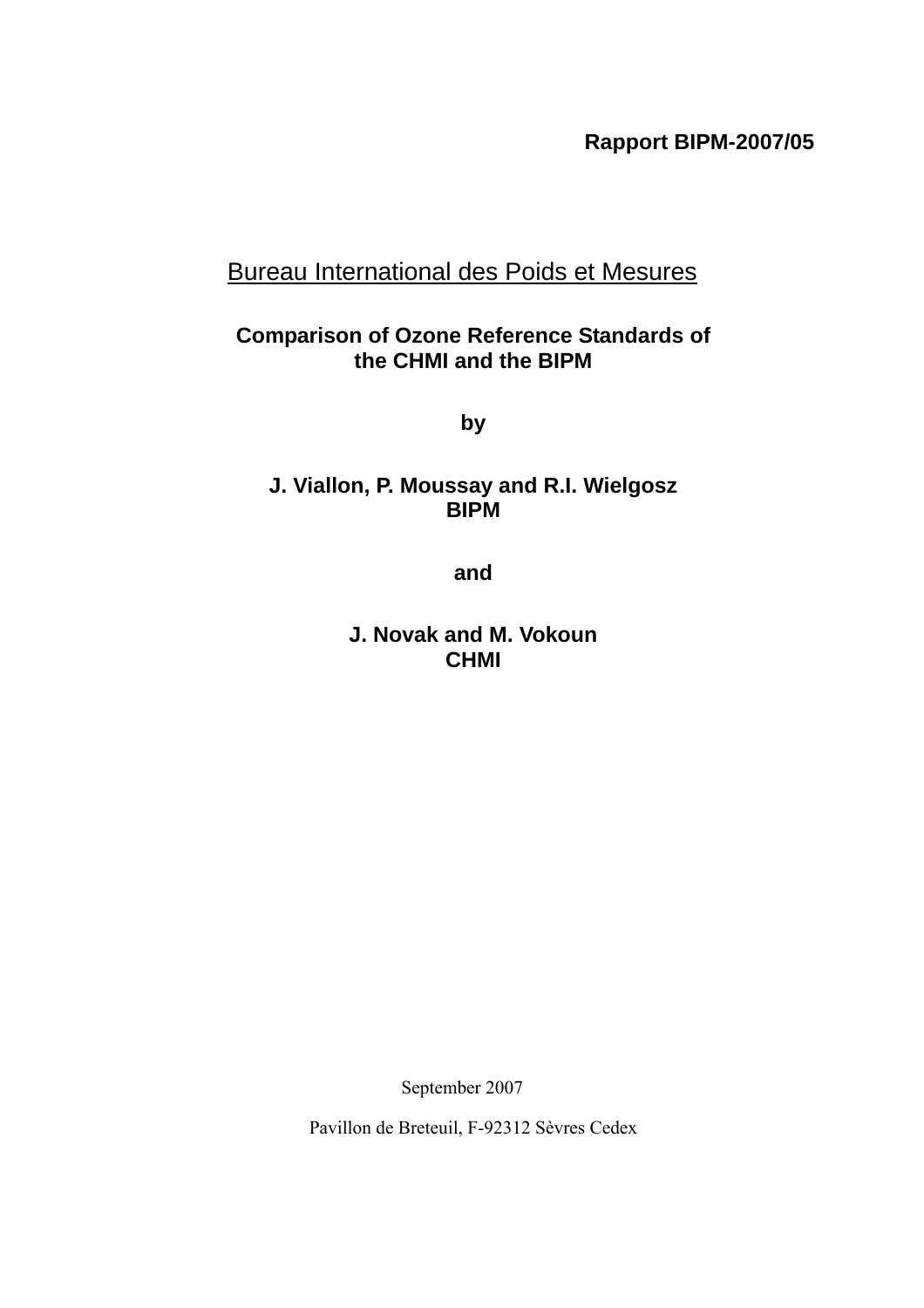### **Comparison of Ozone Reference Standards of the CHMI and the BIPM, September 2007**

By J. Viallon\*, P. Moussay\*, R.I. Wielgosz\*, J. Novak\*\* and M. Vokoun\*\*

\* Bureau International des Poids et Mesures, F-92312 Sèvres Cedex

\*\* Czech Hydrometeorological Institute, Prague, Czech Republic

#### **Abstract**

A comparison of the ozone reference standards of the Czech Hydrometeorological Institute (CHMI) and of the Bureau International des Poids et Mesures (BIPM) has been performed. Both institutes maintain Standard Reference Photometers (SRPs), developed by the National Institute of Standards and Technology (NIST), as their reference standards. The instruments have been compared over an ozone mole fraction range of 0 nmol/mol to 870 nmol/mol.

### **1. Introduction**

A comparison of the ozone reference standards of the Czech Hydrometeorological Institute (CHMI) and of the Bureau International des Poids et Mesures (BIPM) has been performed. It is a repeat of the comparison performed three years ago [1]. Both institutes maintain Standard Reference Photometers (SRPs), developed by the National Institute of Standards and Technology (NIST), as their reference standards. A brief description of the SRP is given in section 3 of this report, together with details of the comparison performed at the BIPM. The results of the comparison are given in section [4](#page-5-0). The uncertainty budget is given in section [5.](#page-8-0)

### **2. Quantities and Units**

A number of quantities can be used to express the composition of mixtures within the field of ambient ozone measurements. In this report, the measurand is the mole fraction of ozone in air, with measurement results being expressed in units of nmol/mol. The numerical value of a mole fraction of ozone in air expressed in this unit, is equivalent to the numerical value of the volume fraction expressed as ppb (parts per billion, 1 billion  $= 10^9$ ) or ppbv. Although in common usage, the use of the symbols ppb and ppbv is not recommended.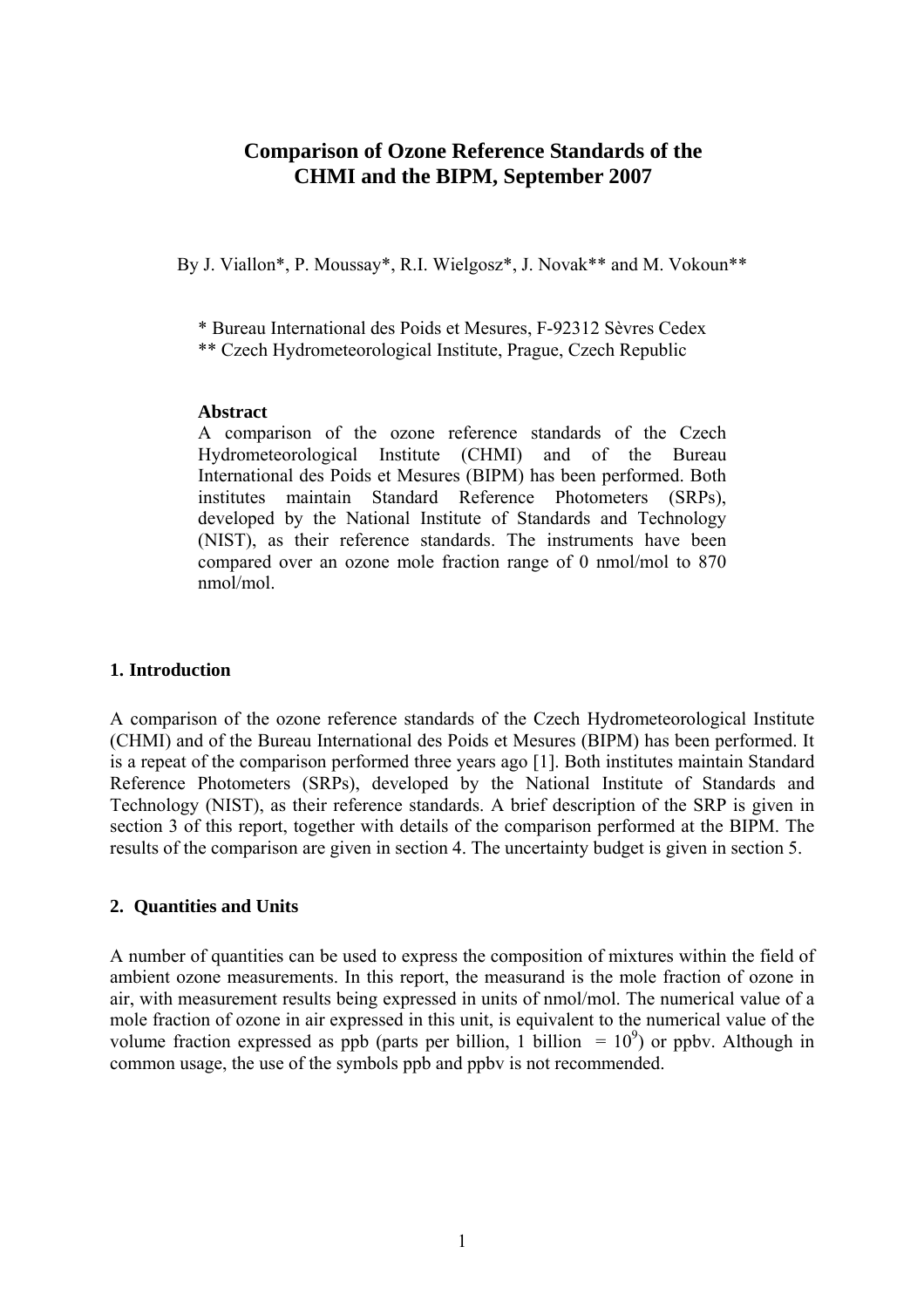#### **3. Comparison of Standard Reference Photometers at the BIPM**

The BIPM currently maintains five SRPs built by the NIST. More details on the instrument's principle and its capabilities can be found in [2]. The three instruments maintained at the BIPM, and used in this comparison, have the serial numbers SRP27, SRP28 and SRP31. These have been compared with SRP17, the instrument maintained by the CHMI.

#### *3.1 Ozone measurements with an SRP*

The measurement of ozone mole fraction by an SRP is based on the absorption of radiation at 253.7 nm by ozonized air in the gas cells of the instrument. One particularity of the instrument design is the use of two gas cells to overcome the instability of the light source. The measurement equation is derived from the Beer-Lambert and ideal gas laws. The number concentration (*C*) of ozone is calculated from:

$$
C = \frac{-1}{2\sigma L_{opt}} \frac{T}{T_{std}} \frac{P_{std}}{P} \ln(D) \tag{1}
$$

where

 $\alpha$  is the absorption cross-section of ozone at 253.7nm in standard conditions of temperature and pressure. The value used is:  $1.1476 \times 10^{-17}$  cm<sup>2</sup>/molecule [3].

*Lopt* is the optical path length of one of the cells,

- *T* is the temperature measured in the cells,
- $T_{std}$  is the standard temperature (273.15 K),
- *P* is the pressure measured in the cells,
- *P*<sub>std</sub> is the standard pressure (101.325 kPa),
- *D* is the product of transmittances of two cells, with the transmittance (*T*) of one cell defined as

$$
T = \frac{I_{\text{ozone}}}{I_{\text{air}}} \tag{2}
$$

where

*I*ozone is the UV radiation intensity measured in the cell when containing ozonized air, and

 $I_{\text{air}}$  is the UV radiation intensity measured in the cell when containing pure air (also called reference or zero air).

Using the ideal gas law equation (1) can be recast in order to express the measurement results as a mole fraction (*x*) of ozone in air:

$$
x = \frac{-1}{2\sigma L_{opt}} \frac{T}{P} \frac{R}{N_A} \ln(D) \tag{3}
$$

where

 $N_A$  is the Avogadro constant,  $6.022142 \times 10^{23}$  mol<sup>-1</sup>, and

*R* is the gas constant, 8.314472 J mol<sup>-1</sup> K<sup>-1</sup>.

#### *3.2 Absorption cross section for ozone*

The absorption cross section used within the SRP software algorithm is  $308.32 \text{ atm}^{-1} \text{cm}^{-1}$ . This corresponds to a value of  $1.1476 \times 10^{-17}$  cm<sup>2</sup>/molecule, rather than the more often quoted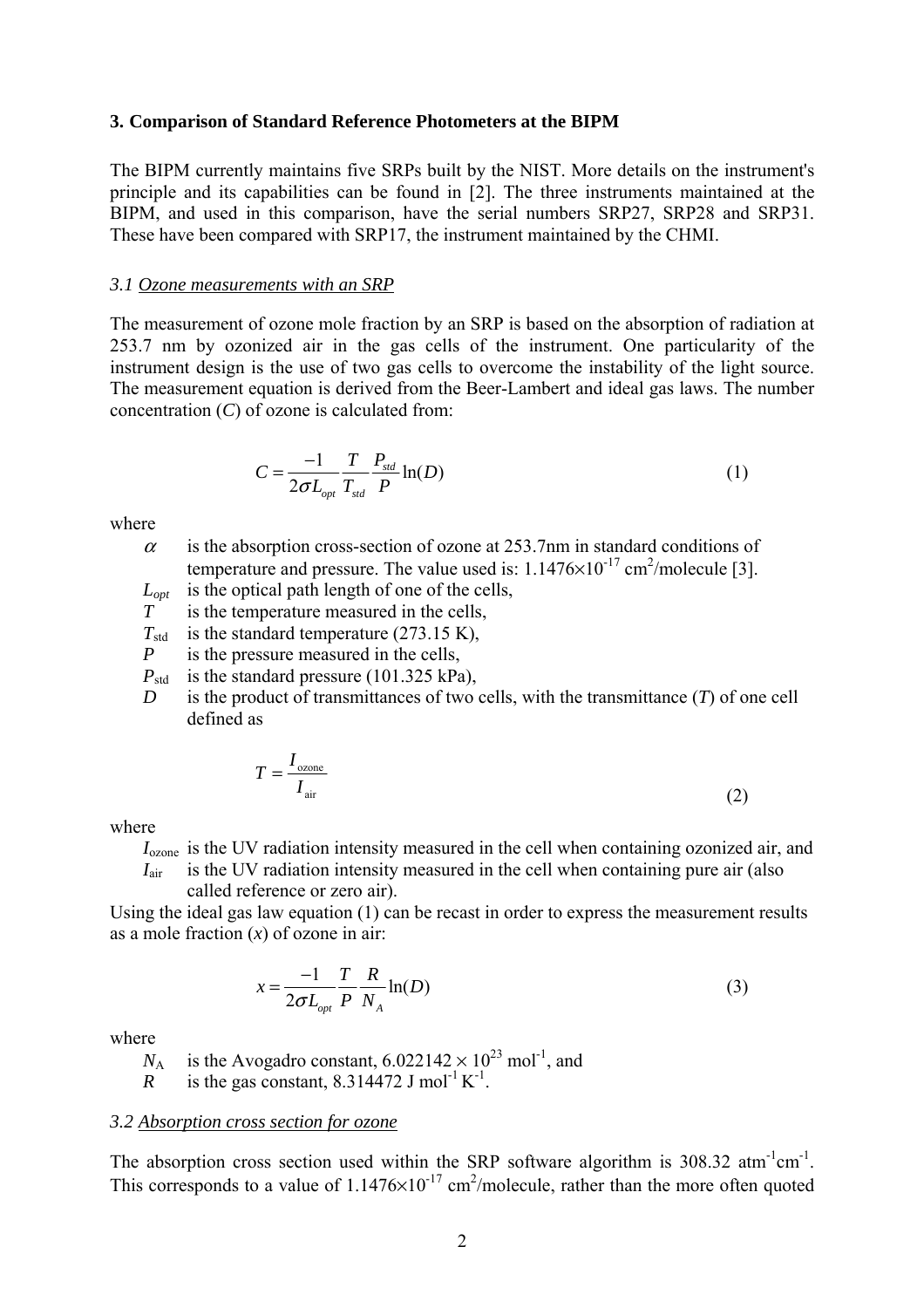$1.147 \times 10^{-17}$  cm<sup>2</sup>/molecule. In the comparison of two SRP instruments, the absorption cross section can be considered to have a conventional value and its uncertainty can be set to zero. However, in the comparison of different methods or when considering the complete uncertainty budget of the method the uncertainty of the absorption cross section should be taken into account. A consensus value of 2.12% at a 95% level of confidence for the relative uncertainty of the absorption cross section has been proposed by the BIPM and the NIST in a recent publication [4].

### *3.3 Ozone generation*

The very reactive nature of ozone precludes its storage in cylinders. As a consequence, ozone has to be produced and measured simultaneously. During this exercise, an external ozone generator manufactured by Environics (model 6100) has been used. This generator is based on the photolysis of  $O_2$  molecules contained in purified air using radiation at 185 nm. The amount of  $O_3$  molecules produced depends on the radiation intensity and the flow rate of air. The airflow rate is maintained at a constant value during a comparison, and the radiation intensity is varied to obtain a range of ozone mole fractions. The typical range over which measurements are carried out is 2 nmol/mol to 1000 nmol/mol of ozone in air.

### *3.4 Current state of the BIPM SRPs*

Compared to the original design described in [2], SRP27, SRP28 and SRP31 have been modified to deal with two biases revealed by the study conducted by the BIPM and the NIST [4]:

- The SRPs are equipped with a thermo-electric cooling device to maintain homogeneity of the gas temperature in their cells. Together with a regular calibration of their temperature probe, it insures the removal of the bias in the gas cell temperature measurement.
- In SRP27 and SRP28 the optical path length is now calculated as being 1.005 times the length of the two cells within each instrument respectively. Together with an increased uncertainty this ensures that the bias on the optical path length is taken into account.
- In SRP31, a new set of fittings that hold the absorption cells have been incorporated into the instrument to minimise the bias in the light path length. The cells end windows are now tilted by 3° with the vertical plan to avoid multiple reflections along the light path. In order to take into account a residual bias due to the beam divergence, the uncertainty in the pathlength was increased by the same amount as for SRP27 and SRP28.

### *3.5 Actual state of the CHMI SRP17*

Compared to the original design, the CHMI SRP17 has been modified to deal with the two biases revealed in [4]. In August 2007, an "SRP upgrade kit" was installed by NIST in CHMI laboratories. It consists of two parts:

- A new source block was designed to minimise the gas temperature evaluation bias by better thermally insulating the UV source lamp (heated at a temperature of about 60°C) from the rest of the optical bench, thus avoiding the temperature gradient observed in the SRP when the original source block is used. Together with a regular calibration of SRP17 temperature probe performed in CHMI laboratories this ensures the removal of the bias on the gas cell temperature measurement.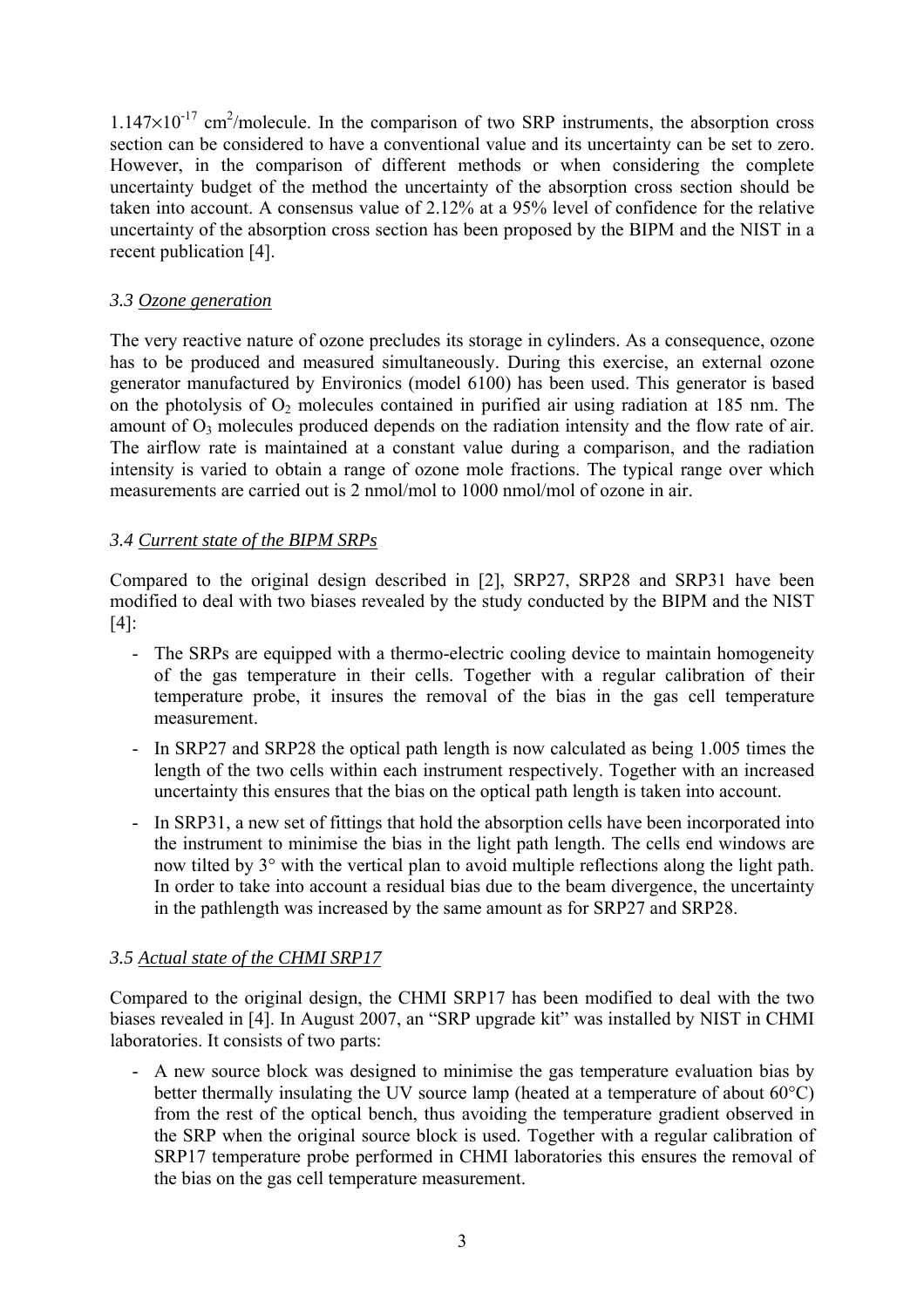- A new set of absorption cells was installed. The new cells are quartz tubes closed at both ends by optically sealed quartz windows. These windows are tilted by  $3^{\circ}$  with respect to the vertical plan to avoid multiple reflections along the light path. Again, to take into account a residual bias due to the beam divergence, the uncertainty was increased by the same amount as in SRP27 and SRP28.

Furthermore, prior to this comparison, CHMI requested that SRP17 detectors and voltage-tofrequency converters were replaced with new components. This request followed the comparison of SRP17 and NIST SRP0 in their laboratory, which revealed some instability in SRP17. At the BIPM, SRP17 stability was tested again after the change of detectors, using a large number (200) of measurements without air flowing inside the SRP cells. The product of transmittances *D* showed an average value of 0.999999 with a standard deviation of  $1.08\times10^{-5}$ , which is consistent with the declared uncertainty budget of SRP17.

### *3.6 Comparison of SRPs at the BIPM*

In this comparison, three of the BIPM SRPs have been compared against the instrument of the guest laboratory. The agreement of the instruments maintained at the BIPM is verified before and after any comparison.

The same source of purified air is used for all the SRPs being compared. This air is used to provide reference air as well as the ozone-air mixtures to each SRP. Ambient air is used as the source for reference air. The air is compressed with an oil-free compressor, dried and scrubbed with a commercial purification system so that the mole fraction of ozone and nitrogen oxides remaining in the air is below detectable limits. The relative humidity of the reference air is monitored and the mole fraction of water in air typically found to be less than 3 μmol/mol. The mole fraction of volatile organic hydrocarbons in the reference air was measured (November 2002), with no mole fraction of any detected component exceeding 1 nmol/mol.

A common dual external manifold in Pyrex is used to furnish the necessary flows of reference air and ozone-air mixture to the SRPs. The two columns of this manifold are vented to atmospheric pressure.

A comparison between SRPs consists of producing ozone-air mixture at different mole fractions over the required range, and measuring these with the photometers. A typical comparison run includes 10 different mole fractions correctly distributed to cover the range, together with the measurement of reference air at the beginning and end of each run. These mole fractions are measured in a random sequence. Each of these points is an average of 10 single measurements. A run can be repeated a chosen number of times. A set number of runs is referred to as a cycle. A cycle is always preceded by a period of ozone conditioning of the instruments for at least two hours. This involves passing a high ozone amount fraction (900 nmol/mol) for a sufficient period of time to avoid ozone losses inside the SRPs during the measurement runs.

### *3.7 Analysis of the measurement results by generalised least-square regression*

The relationship between two SRPs is evaluated with a generalised least-square regression fit performed on the two sets of measured ozone mole fractions, taking into account standard uncertainties on the measurement results of the two SRPs (the uncertainty budget associated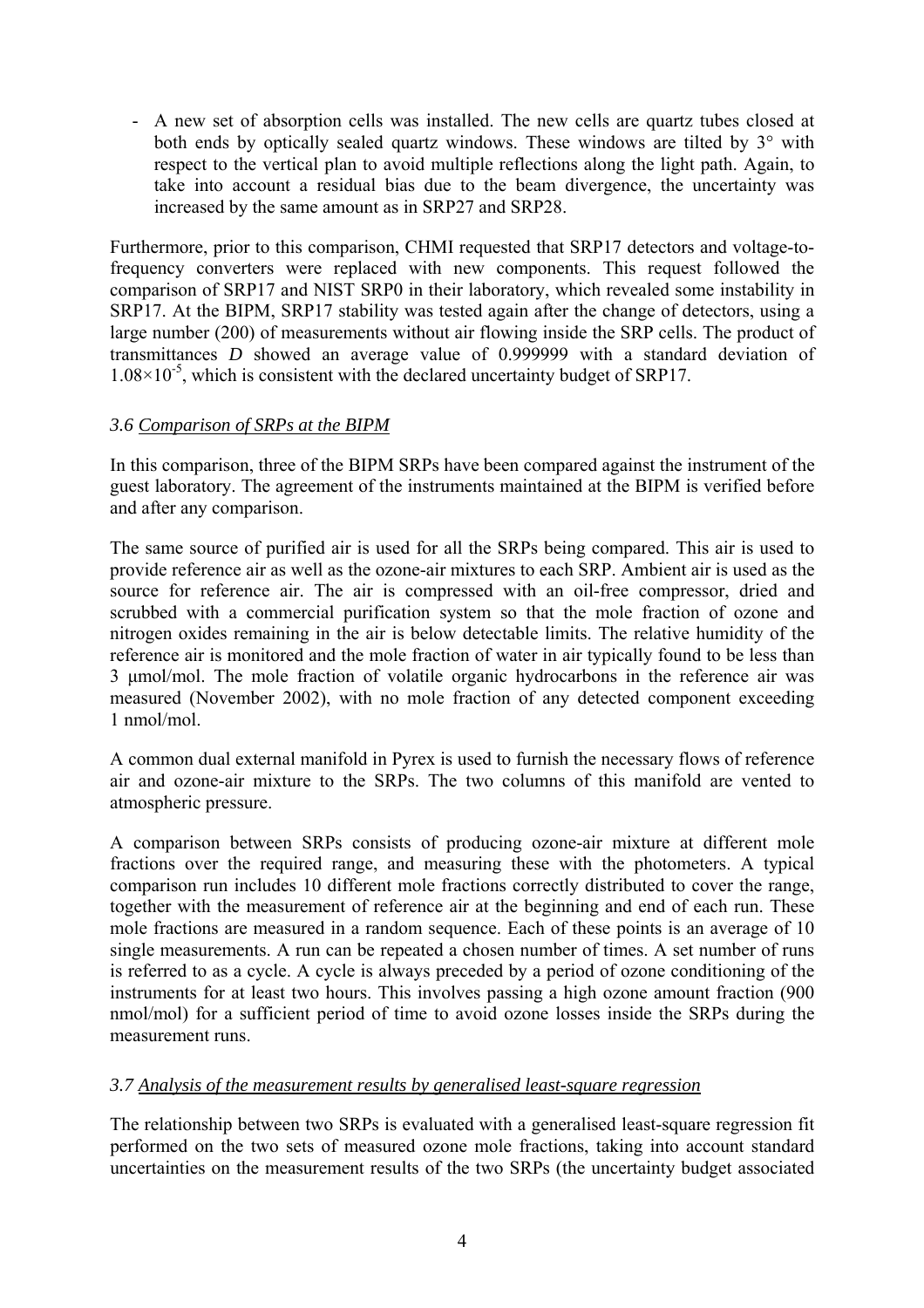with the ozone mole fraction measurement with an SRP is discussed in section [5](#page-8-0)). To this end, a software called OzonE is used. This software, which is to be documented in a publication [5], is an extension of the previously used software B\_Least recommended by the ISO standard 6143:2001 [6]. It includes the possibility to take into account correlations between measurements performed with the same instrument at different ozone mole fractions.

At the BIPM, all SRPs are compared with the so-called 'main instrument', which is SRP27. A linear relationship between the ozone mole fractions measured by SRP*n* and the main SRP27 is thus obtained:

$$
x_{\text{SRP}_n} = a_0 + a_1 x_{\text{SRP27}}
$$
 (4)

The associated uncertainties on the slope  $u(a_1)$  and the intercept  $u(a_0)$  are given by the programme, as well as the covariance between them and the usual statistical parameters to validate the fitting function.

### <span id="page-5-0"></span>**4. CHMI-BIPM SRPs comparison results**

SRP17, maintained by the CHMI, was compared with the SRPs maintained by the BIPM following the general procedure outlined above. A cycle of three comparison runs between SRP27, SRP28, SRP31 and SRP17 were performed. Ozone was generated using the Environics 6100 generator with an airflow of 10 L/min. The ozone mole fraction range covered during this exercise was (0 to 870) nmol/mol. The result of the last comparison run is presented in detail in the section [4.1.](#page-5-1) The repeatability of the results over the three runs is shown in section [4.2](#page-7-0), and the stability of the BIPM standards in section 4.3.

### <span id="page-5-1"></span>*4.1 Results of the comparison*

The measurement results of the last of the three recorded runs are shown in [Table 1](#page-6-0). For each nominal ozone mole fraction, the standard deviation on the 10 successive measurements recorded is reported. The values reported here show that both instruments were in a stable regime.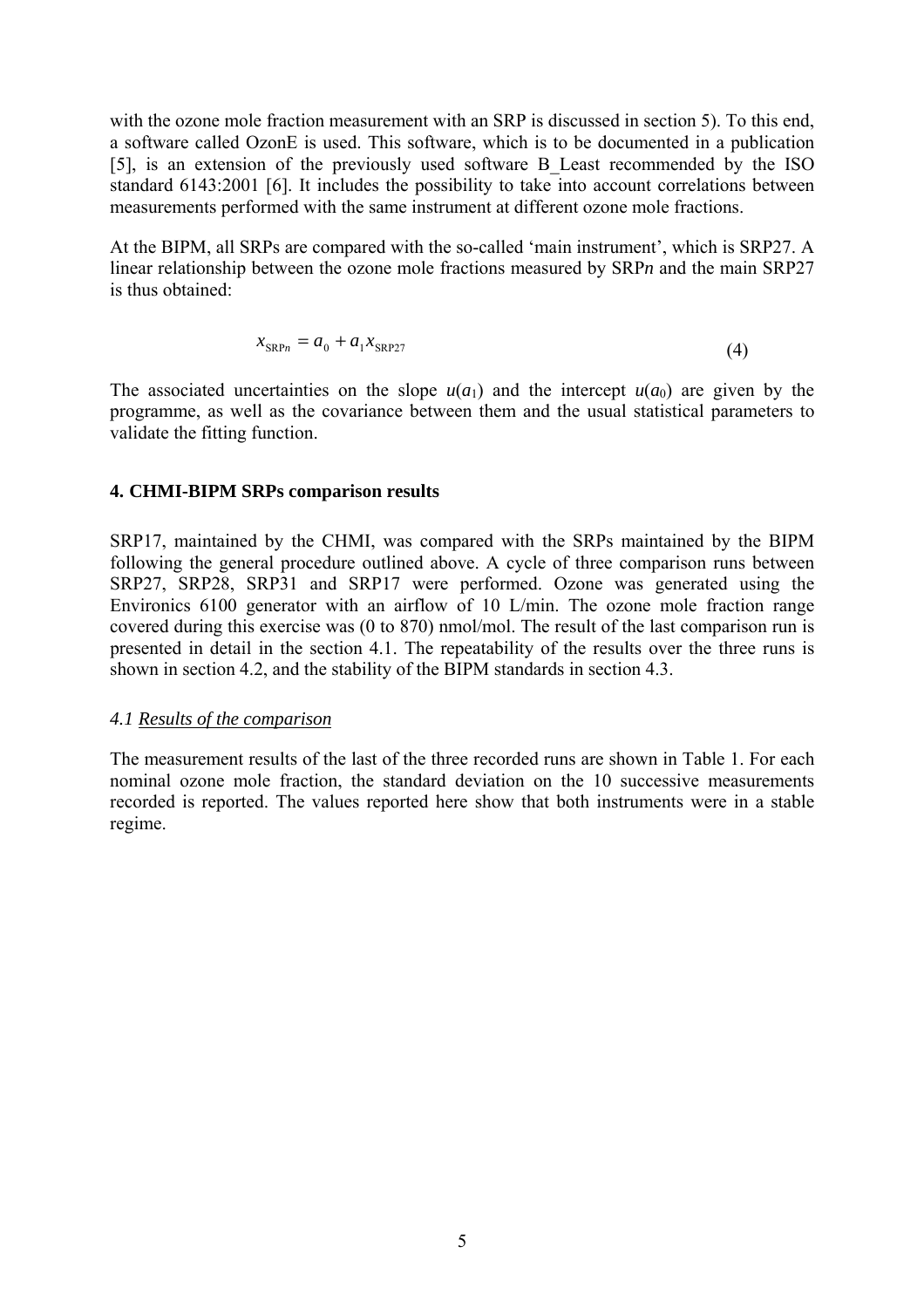| Reference standard BIPM-SRP27 (RS) |                        |                         | <b>National standard CHMI SRP17 (NS)</b> |                 |                         |  |
|------------------------------------|------------------------|-------------------------|------------------------------------------|-----------------|-------------------------|--|
| <b>XRS</b><br>nmol/mol             | <b>SRS</b><br>nmol/mol | $u(x_{RS})$<br>nmol/mol | <b>X<sub>NS</sub></b><br>nmol/mol        | SNS<br>nmol/mol | $u(x_{NS})$<br>nmol/mol |  |
| $-0.04$                            | 0.21                   | 0.28                    | $-0.05$                                  | 0.26            | 0.28                    |  |
| 693.59                             | 0.35                   | 2.04                    | 693.07                                   | 0.30            | 2.04                    |  |
| 782.72                             | 0.44                   | 2.30                    | 782.06                                   | 0.30            | 2.30                    |  |
| 343.87                             | 0.10                   | 1.04                    | 343.57                                   | 0.29            | 1.04                    |  |
| 430.87                             | 0.30                   | 1.29                    | 430.57                                   | 0.21            | 1.29                    |  |
| 519.81                             | 0.25                   | 1.54                    | 519.42                                   | 0.13            | 1.54                    |  |
| 607.27                             | 0.19                   | 1.80                    | 606.73                                   | 0.22            | 1.79                    |  |
| 259.37                             | 0.17                   | 0.81                    | 259.17                                   | 0.26            | 0.81                    |  |
| 874.42                             | 0.21                   | 2.57                    | 873.73                                   | 0.13            | 2.57                    |  |
| 174.84                             | 0.19                   | 0.58                    | 174.53                                   | 0.14            | 0.58                    |  |
| 88.74                              | 0.23                   | 0.38                    | 88.60                                    | 0.15            | 0.38                    |  |
| 0.03                               | 0.16                   | 0.28                    | 0.01                                     | 0.23            | 0.28                    |  |

<span id="page-6-0"></span>*Table 1: measurement results of the comparison between the CHMI standard SRP17 and the BIPM reference standard SRP27* 

An interesting way to look at these results is to display the difference between the ozone mole fractions measured by SRP17 and SRP27  $(x_{17} - x_{27})$  versus the ozone mole fraction measured by SRP27. As can be seen on [Figure 1](#page-6-1), it shows that measurement results from both instruments differ little from each other over the entire concentration range of the comparison. Considering a coverage factor of  $k = 2$  (95% confidence interval), the difference between both standards is much lower than their combined measurement uncertainties.



<span id="page-6-1"></span>*Figure 1: difference between the ozone mole fractions measured by SRP17 and SRP27 versus the ozone mole fraction measured by SRP27.*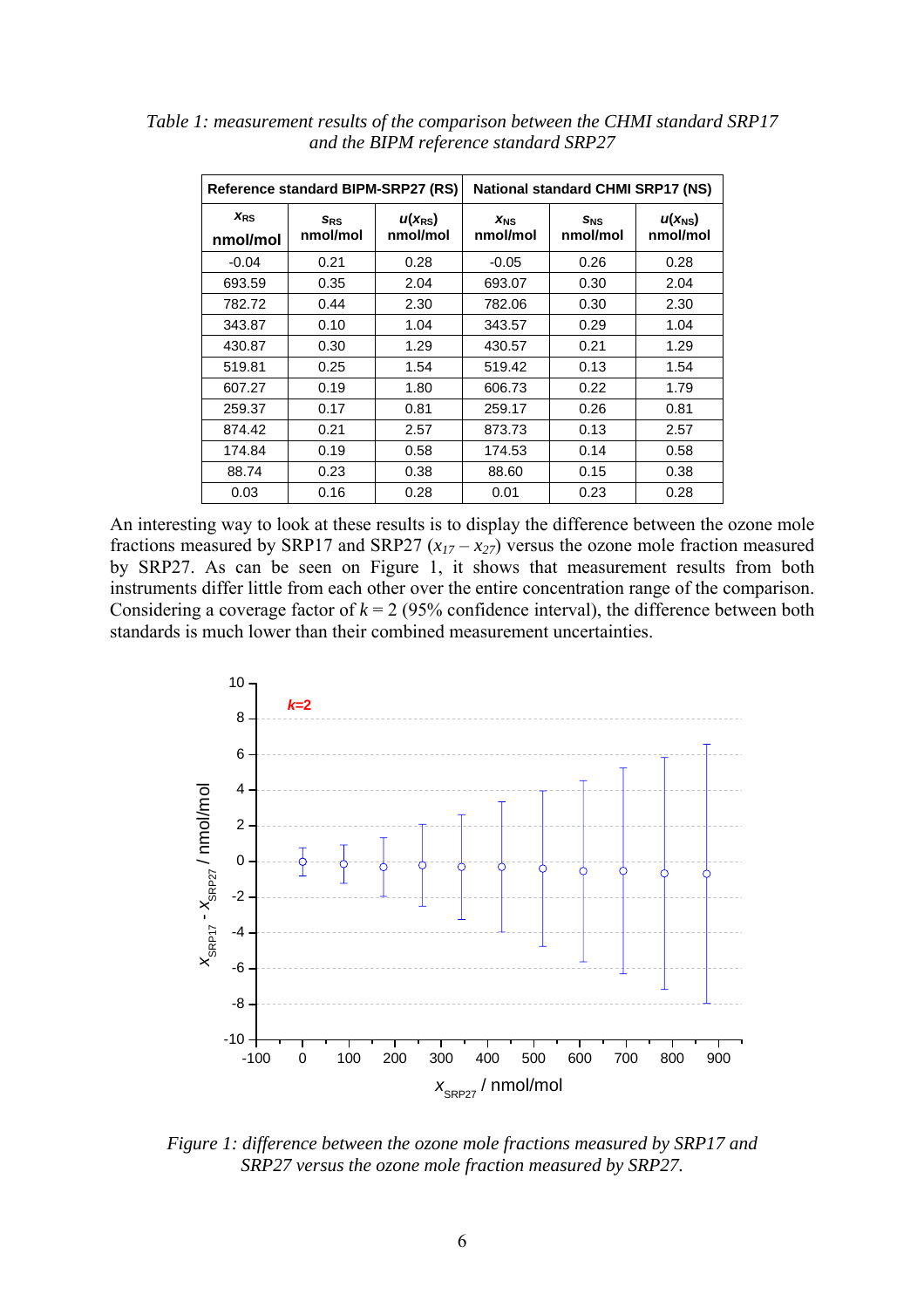The relationship between SRP17 and SRP27 is given by the result of the generalised leastsquare regression performed following the method described in section 3.7:

$$
x_{SRPI7} = -0.03 + 0.9992 \cdot x_{SRP27} \tag{5}
$$

The standard uncertainties on the parameters of the regression are  $u(a_1) = 0.0032$  for the slope and  $u(a_0) = 0.25$  nmol/mol for the intercept. The covariance between the two parameters is  $cov(a_0, a_1) = -1.61 \times 10^{-4}$ .

The least-square regression statistical parameters confirm the appropriate choice of a linear relation, with a sum of the squared deviations (SSD) of 0.04 and a goodness of fit (GoF) equals to 0.11.

To asses the agreement of the standards from equation 5, the difference between the calculated slope value and unity, and the intercept value and zero, together with their measurement uncertainties need to be considered. In the comparison, the value of the intercept is consistent with an intercept of zero, considering the uncertainty in the value of this parameter; i.e  $|a_0| < 2u(a_0)$ , and the value of the slope is consistent with a slope of 1; i.e.  $|1-a_1| < 2 u(a_1)$ .

### <span id="page-7-0"></span>*4.2 Repeatability*

<span id="page-7-1"></span>The results of the three comparison runs performed successively between SRP17 and SRP27 are reported in [Table 2.](#page-7-1) With a standard deviation of 0.04 nmol/mol on the intercept and a relative standard deviation of 0.03% on the slope, those data show a good repeatability.

| Run | <b>Slope</b><br>a <sub>1</sub> | $u(a_1)$ | <b>Intercept</b><br>a <sub>0</sub> | $u(a_0)$ | $cov(a_0, a_1)$        | GoF  |
|-----|--------------------------------|----------|------------------------------------|----------|------------------------|------|
|     | 0.9985                         | 0.0032   | 0.04                               | 0.24     | $-1.61 \times 10^{-4}$ | 0.26 |
| 2   | 0.9991                         | 0.0032   | 0.02                               | 0.25     | $-1.61 \times 10^{-4}$ | 0.24 |
| 3   | 0.9992                         | 0.0032   | $-0.03$                            | 0.23     | $-1.61 \times 10^{-4}$ | 0.11 |

*Table 2 : results of the three comparison runs repeated successively* 

#### *4.3 History of comparisons between BIPM SRP27, SRP28 and CHMI SRP17*

Results of the three comparisons with CHMI ozone standard performed since the first one in December 2002 are displayed in [Figure 2](#page-8-1). The slopes  $a_1$  of the linear relation  $x_{SRPn} = a_0 + a_1 x_{SRP27}$  are represented together with their associated uncertainties calculated at the time of each comparison.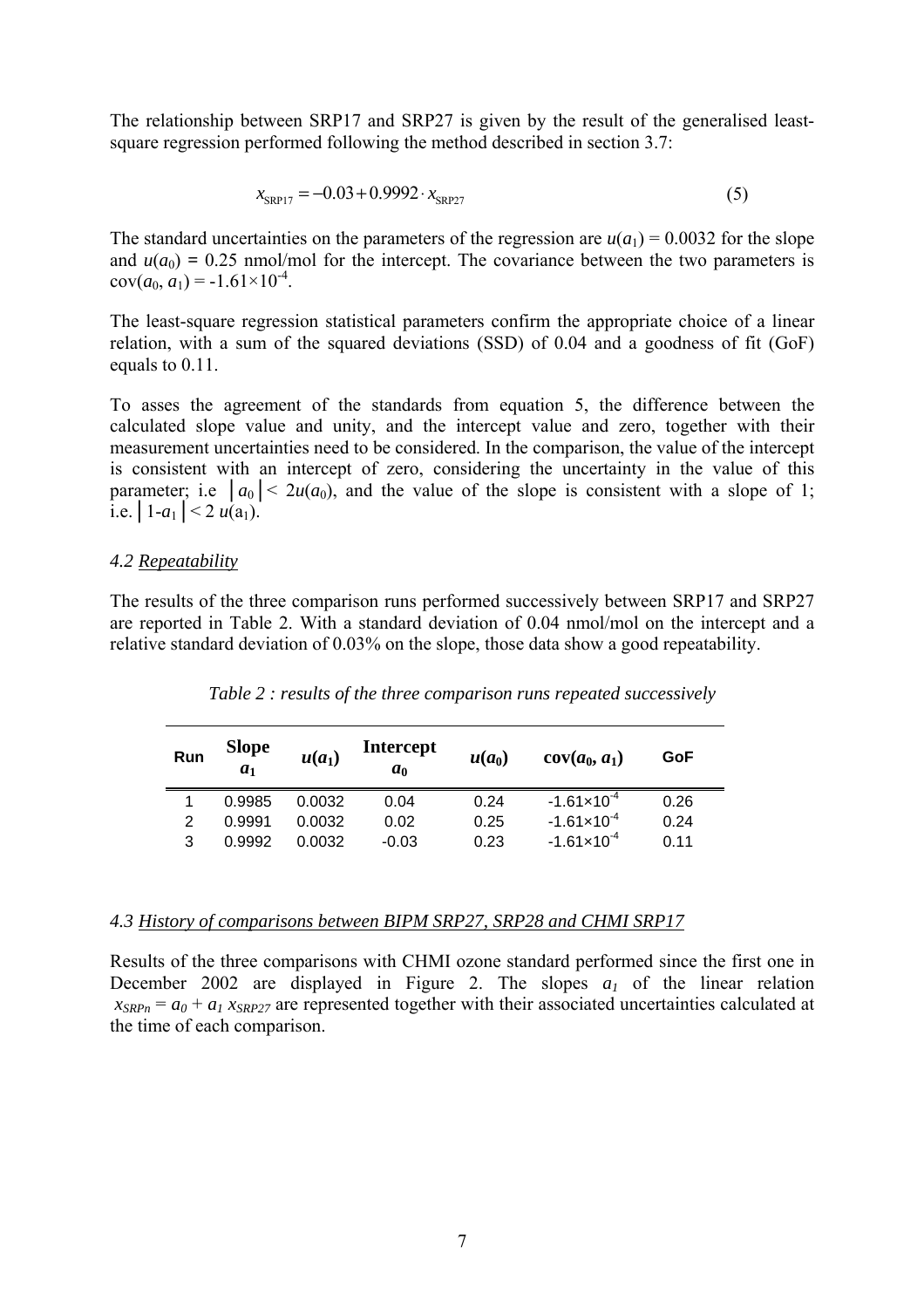

<span id="page-8-1"></span>*Figure 2 : Results of the three comparisons between SRP27, SRP28 and SRP17 realised at the BIPM since December 2002. Uncertainties are calculated at k=1, with the uncertainty budget in use at the time of each comparison.* 

The benefits of the studies performed in the time between the two last comparisons appear clearly. Although the SRPs were operating within their specifications during the two first comparisons, they suffered from an underestimated uncertainty budget, together with the presence of biases not corrected at that time. Correcting the biases by upgrading the instruments or by numerical correction, and considering the residual biases within the uncertainty budget lead to better agreement between the measurement results from both instruments. In particular, CHMI SRP17 measurement values are now closer to those of BIPM SRP27 than ever before.

[Figure 2](#page-8-1) also shows that SRP27 and SRP28 agreement was well maintained during the last 5 years, with no more than 0.1% of variation.

### <span id="page-8-0"></span>**5. Uncertainty budgets**

Since the last comparison, the uncertainty budget for a BIPM SRP has been updated following the study reported in [4]. The values of the principal components of the uncertainty are given in [Table 3.](#page-9-0) SRP27, SRP28 and SRP31 have the same uncertainty budget. The CHMI provided an uncertainty budget for SRP17 reported in [Table 4.](#page-9-1) The uncertainty components have been combined according to the Guide to the Expression of Uncertainty in Measurement [7] .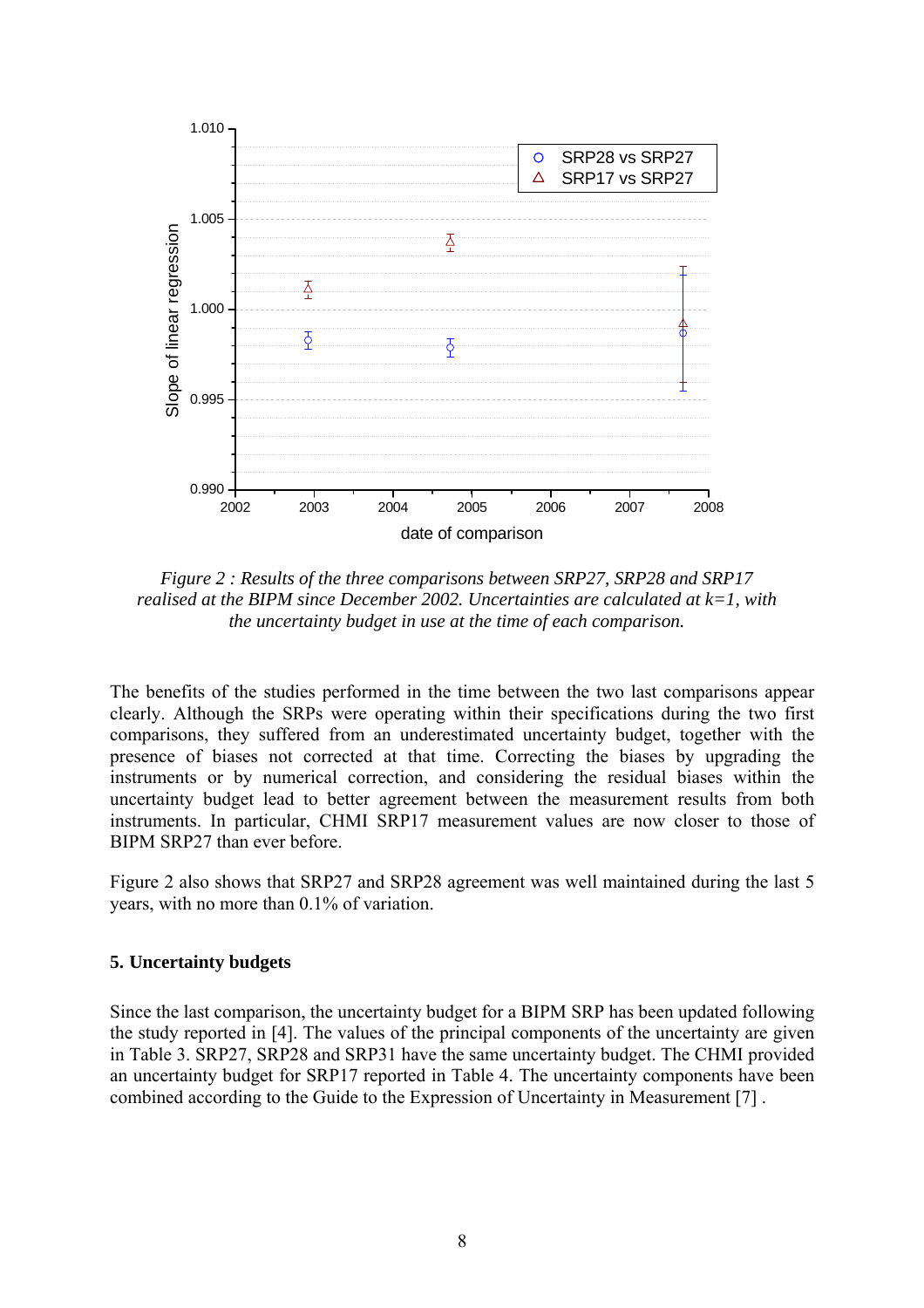<span id="page-9-0"></span>

| Component $(y)$                             |                             | Uncertainty $u(y)$  | <b>Sensitivity</b>                                | contribution                                       |                                                                      |                                             |
|---------------------------------------------|-----------------------------|---------------------|---------------------------------------------------|----------------------------------------------------|----------------------------------------------------------------------|---------------------------------------------|
|                                             | <b>Source</b>               | <b>Distribution</b> | <b>Standard</b><br><b>Uncertainty</b>             | <b>Combined</b><br>standard<br>uncertainty<br>u(y) | coefficient<br>$c_i = \frac{\partial x}{\partial y}$                 | to $u(x)$<br>$ c_i  \cdot u(y)$<br>nmol/mol |
|                                             | Measurement<br>Scale        | Rectangular         | $0.0006$ cm                                       | $0.052$ cm                                         | $\frac{x}{1}$<br>$L_{\scriptscriptstyle \!{\scriptscriptstyle opt}}$ | $2.89\times10^{-3}x$                        |
| <b>Optical Path</b>                         | Repeatability               | Normal              | $0.01$ cm                                         |                                                    |                                                                      |                                             |
| $L_{\mathrm{opt}}$                          | Correction<br>factor        | Rect                | $0.052$ cm                                        |                                                    |                                                                      |                                             |
| <b>Pressure P</b>                           | Pressure gauge              | Rectangular         | $0.029$ kPa                                       |                                                    | $\mathcal{X}$<br>$\boldsymbol{P}$                                    | $3.37\times10^{-4}x$                        |
|                                             | Difference<br>between cells | Rectangular         | 0.017 kPa                                         | 0.034 kPa                                          |                                                                      |                                             |
| Temperature T                               | Temperature<br>probe        | Rectangular         | 0.03 K                                            | 0.07K                                              | $\mathcal{X}$<br>$\frac{1}{T}$                                       | $2.29\times10^{-4}x$                        |
|                                             | Temperature<br>gradient     | Rectangular         | 0.058K                                            |                                                    |                                                                      |                                             |
| <b>Ratio of</b><br>intensities $D$          | Scaler<br>resolution        | Rectangular         | $8\times10^{-6}$                                  | $1.4 \times 10^{-5}$                               | $\mathcal{X}$                                                        | 0.28                                        |
|                                             | Repeatability               | Triangular          | $1.1 \times 10^{-5}$                              |                                                    | $D \ln(D)$                                                           |                                             |
| <b>Absorption</b><br>Cross section $\sigma$ | Hearn value                 |                     | $1.22\times10^{-19}$<br>cm <sup>2</sup> /molecule | $1.22\times10^{-19}$<br>cm <sup>2</sup> /molecule  | $\mathcal{X}$<br>$\sigma$                                            | $1.06 \times 10^{-2}x$                      |

*Table 3 : SRP27, SRP28 and SRP31 uncertainty budget* 

*Table 4 : SRP17 uncertainty budget* 

<span id="page-9-1"></span>

| Component $(y)$                             |                             | Uncertainty $u(y)$  | <b>Sensitivity</b>                                | contribution                                        |                                                      |                                             |
|---------------------------------------------|-----------------------------|---------------------|---------------------------------------------------|-----------------------------------------------------|------------------------------------------------------|---------------------------------------------|
|                                             | <b>Source</b>               | <b>Distribution</b> | <b>Standard</b><br><b>Uncertainty</b>             | <b>Combined</b><br>standard<br>uncertainty<br>u(y)  | coefficient<br>$c_i = \frac{\partial x}{\partial y}$ | to $u(x)$<br>$ c_i  \cdot u(y)$<br>nmol/mol |
| <b>Optical Path</b><br>$L_{opt}$            | Measurement<br>Scale        | Rectangular         | $0.005$ cm                                        | $0.052$ cm                                          |                                                      |                                             |
|                                             | Variability                 | Rectangular         | $0.004$ cm                                        |                                                     | $\frac{x}{1}$<br>$L_{_{opt}}$                        | $2.89\times10^{-3}x$                        |
|                                             | Divergence                  | Rectangular         | $0.052$ cm                                        |                                                     |                                                      |                                             |
| Pressure P                                  | Pressure gauge              | Rectangular         | 0.029 kPa                                         |                                                     | $\mathcal{X}$                                        |                                             |
|                                             | Difference<br>between cells | Rectangular         | $0.017$ kPa                                       | 0.034 kPa                                           | $\boldsymbol{P}$                                     | $3.37 \times 10^{-4} x$                     |
| Temperature T                               | Temperature<br>probe        | Rectangular         | 0.03 K                                            | 0.07K                                               | $\boldsymbol{\chi}$                                  | $2.29\times10^{-4}x$                        |
|                                             | Temperature<br>gradient     | Rectangular         | 0.058K                                            |                                                     | $\overline{T}$                                       |                                             |
| Ratio of<br>intensities $D$                 | Scaler<br>resolution        | Rectangular         | $8\times10^{-6}$                                  | $1.4 \times 10^{-5}$                                | $\mathcal{X}$                                        | 0.28                                        |
|                                             | Repeatability               | Triangular          | $1.1 \times 10^{-5}$                              |                                                     | $D \ln(D)$                                           |                                             |
| <b>Absorption</b><br>Cross section $\sigma$ | Hearn value                 |                     | $1.22\times10^{-19}$<br>cm <sup>2</sup> /molecule | $1.22 \times 10^{-19}$<br>cm <sup>2</sup> /molecule | $\mathcal{X}$<br>$\sigma$                            | $1.06\times10^{-2}x$                        |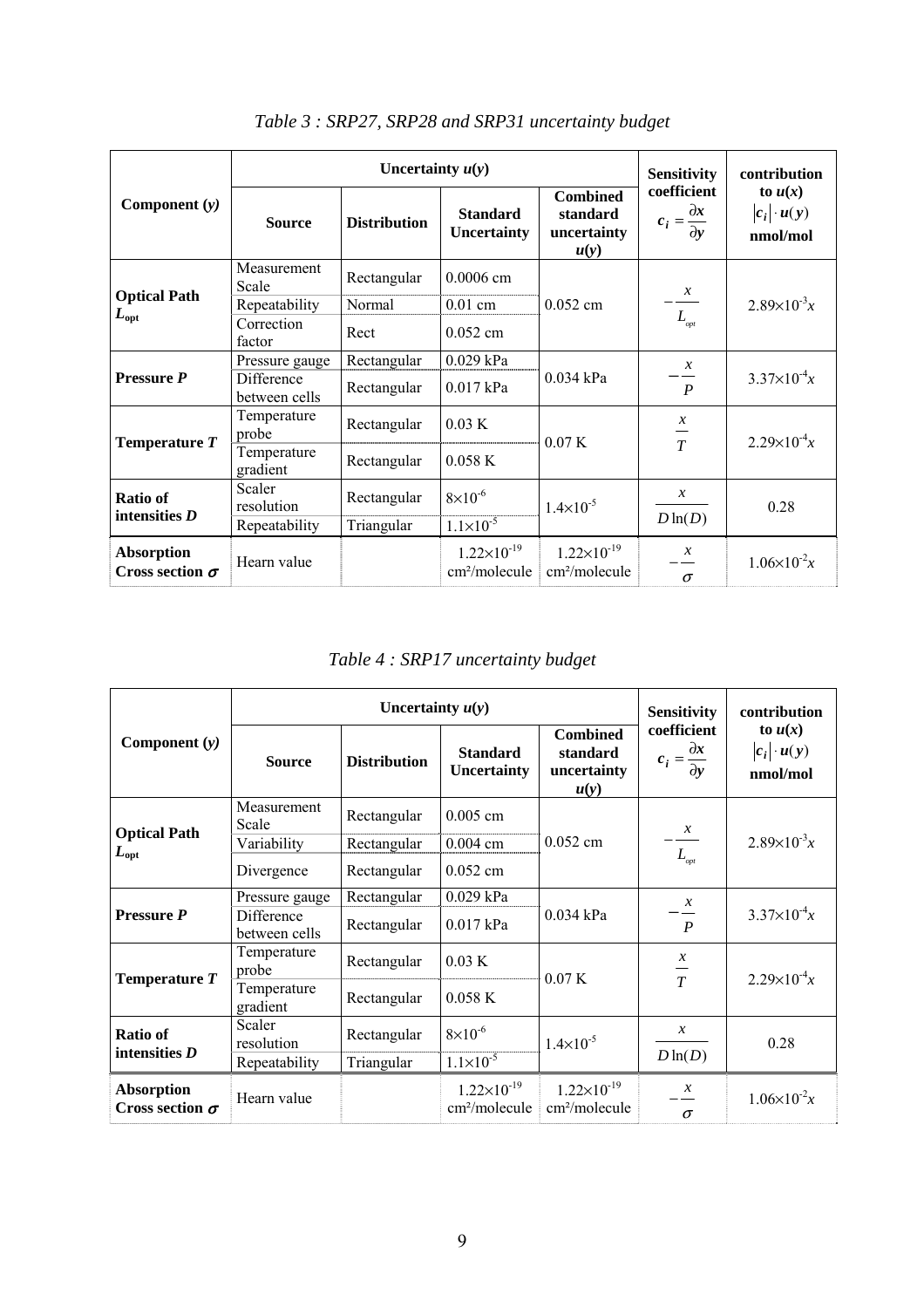### *5.1 Simple expression of the uncertainty*

To obtain a simple form for the combined standard uncertainty  $u(x)$ , the measurement equation

$$
x = \frac{-1}{2\sigma L_{opt}} \frac{T}{P} \frac{R}{N_A} \ln(D) \tag{6}
$$

can to be written :

$$
x = B \ln(D) \tag{7}
$$

where :

$$
x = \frac{-1}{2\sigma L_{opt}} \frac{T}{P} \frac{R}{N_A} \tag{8}
$$

and is constant for a given temperature and pressure.

So that the uncertainty contribution from the ratio of intensities *D* (to the combined standard uncertainty of  $x$ ) can be written:

$$
u_D = \frac{u(D)x}{D\ln(D)} = \frac{u(D)B}{D} \approx u(D)B
$$
\n(9)

Since for the measurement range  $(0 - 800)$  nmol/mol:

$$
D \approx 1,\tag{10}
$$

and the combined standard uncertainty  $u(x)$ :

$$
u(x) = \sqrt{\left(u(D)B\right)^2 + \left(\left(\frac{u(2L_{opt})}{L_{opt}}\right)^2 + \left(\frac{u(P)}{P}\right)^2 + \left(\frac{u(T)}{T}\right)^2\right)x^2}
$$
(11)

The application of equation 11 for SRP17, SRP28 and SRP28 gives the same expression (where the numerical values of *x* are for ozone mole fractions given in units of nmol/mol) :

$$
u(x_{\text{SRP}n}) = \sqrt{(0.28)^2 + (2.92 \cdot 10^{-3} x)^2}
$$
 (12)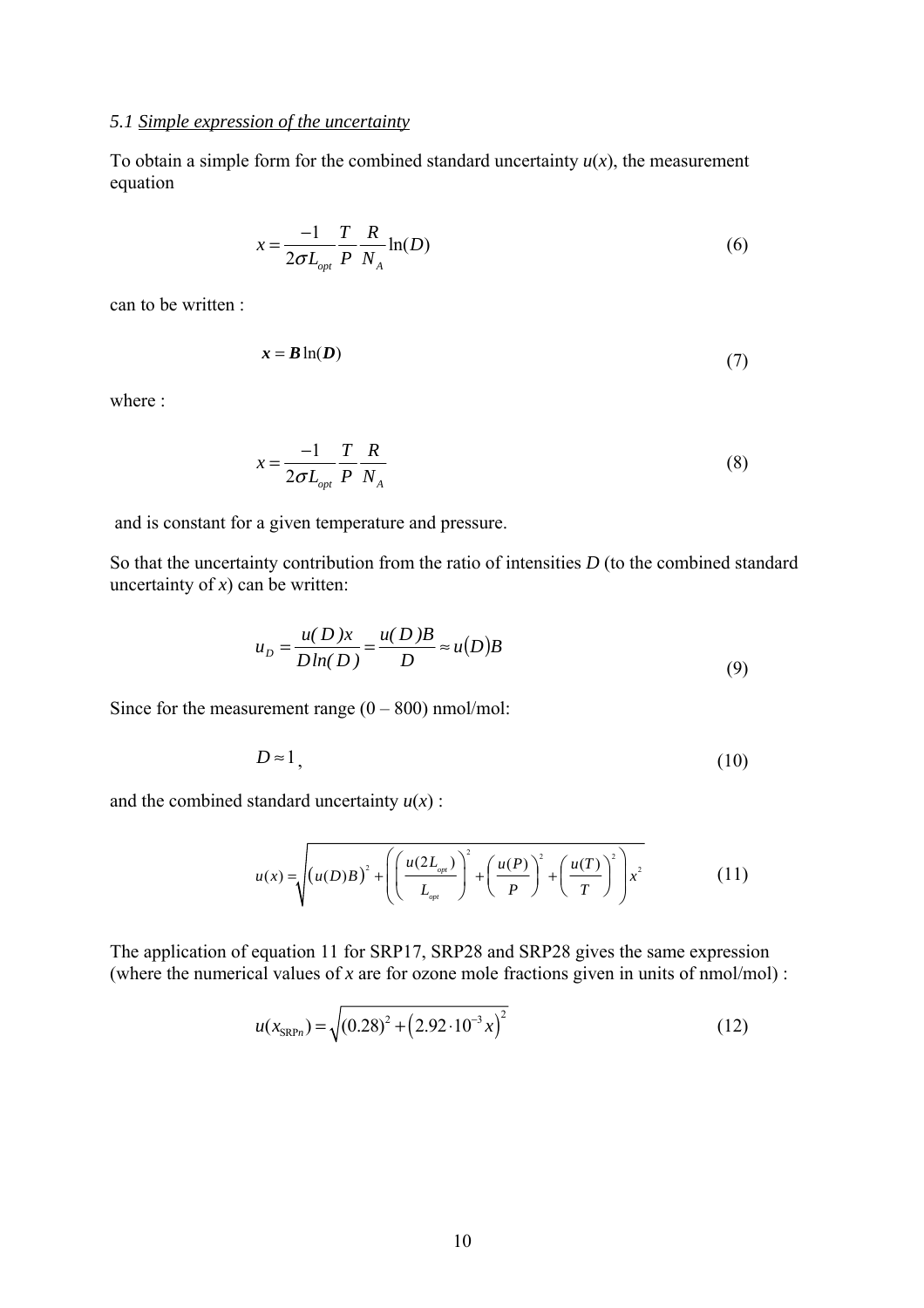Note that taking into account the uncertainty on the absorption cross-section, this equation becomes:

$$
u(x_{\text{SRP}_n}) = \sqrt{(0.28)^2 + (1.1 \cdot 10^{-2} x)^2}
$$
 (13)

### *5.2 Covariance terms*

When considering the SRP measurement equation, it appears that there are correlations in between the results of two measurements performed at two different ozone mole fractions with the same SRP. This should be taken into account when a generalized least-squares regression is performed on measurements carried out with an SRP.

The general expression of the covariance terms between two measurement results  $x_i$  and  $x_j$ given by the GUM (Section F.1.2.3 equation F.2) is:

$$
u(x_i, x_j) = \sum_{l=1}^{L} \left( \frac{\partial}{\partial q_l} x_i \right) \left( \frac{\partial}{\partial q_l} x_j \right) u(q_l)^2
$$
 (14)

Where the  $q_i$  are common variables in between  $x_i$  and  $x_j$ .

The common variables between  $x_i$  and  $x_j$  are the temperature  $T$ , the pressure  $P$ , and the optical path length  $L_{opt}$ . For those three variables, the partial derivate of  $x_i$  takes the same expression:

$$
\frac{\partial x_i}{\partial q_i} = \frac{x_i}{q_i} \tag{15}
$$

So that:

$$
u(x_i, x_j) = \sum_{l=1}^{L} \left(\frac{x_i}{q_l}\right) \left(\frac{x_j}{q_l}\right) u(q_l)^2
$$
 (16)

$$
u(x_i, x_j) = x_i \cdot x_j \sum_{l=1}^{L} \left( \frac{u(q_l)^2}{q_l^2} \right)
$$
 (17)

Or, with the variables  $q_l$  expressed:

$$
u(x_i, x_j) = x_i \cdot x_j \left( \frac{u^2(T)}{T^2} + \frac{u^2(P)}{P^2} + \frac{u^2(L_{opt})}{L_{opt}} \right)
$$
 (18)

This can be written:

$$
u(x_i, x_j) = x_i \cdot x_j \cdot u_b^2 \tag{19}
$$